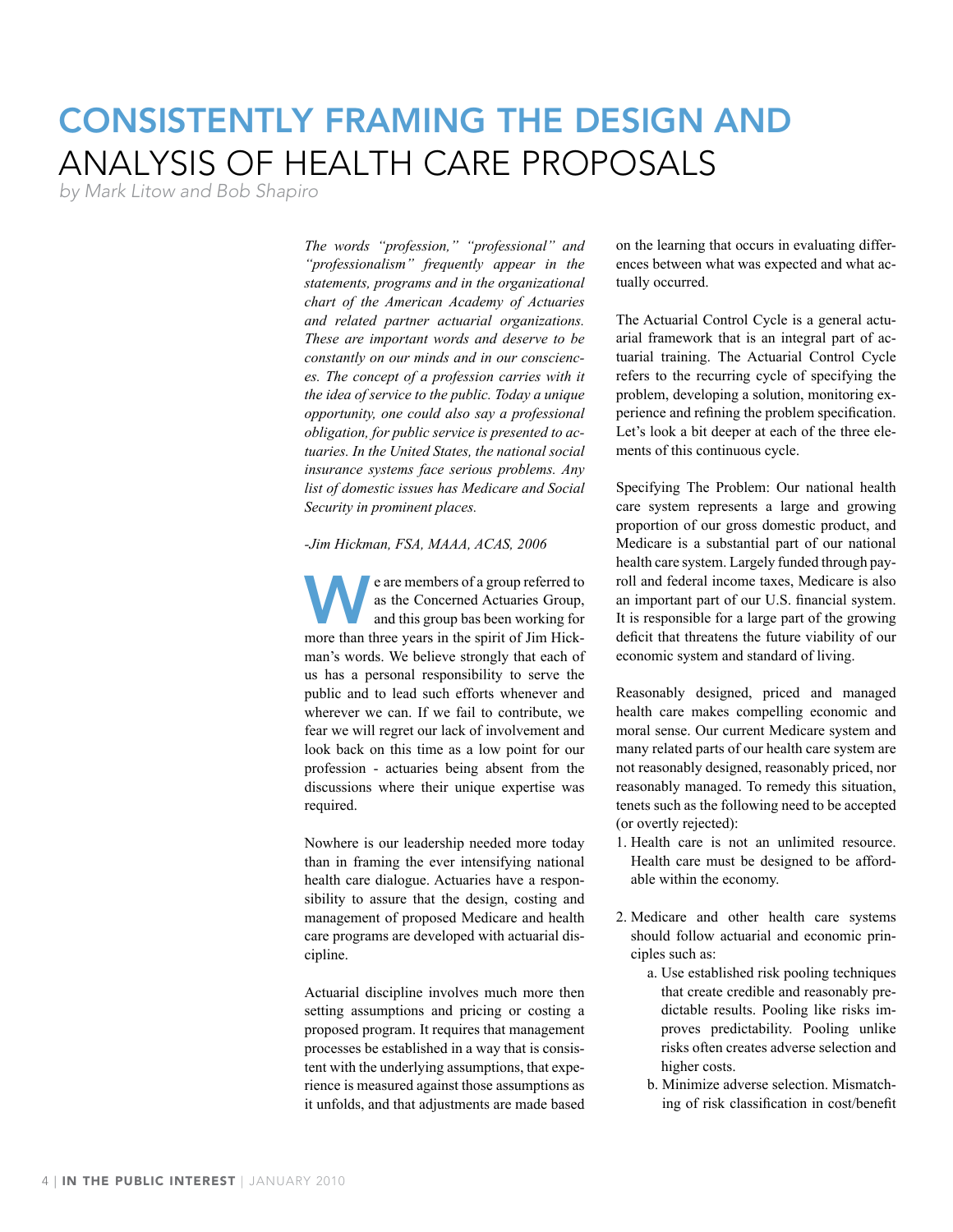comparisons and/or distorting demand and supply or other economic balances lead to inefficiency or other consequences. These impacts can result in some blend of reduced affordability of, and access to, quality treatment.

- c. Minimize hidden induced demand. Overuse of insurance and third-party payment creates excessive costs. Insurance should protect only against catastrophic events and contingencies that are beyond the budget capacity of the insured.
- d. Monitor expected results. Establish clear initial assumptions for future behavior and experience, tie program design and management to those assumptions, manage to the scorecard of related expectations and adjust management practices periodically as actual experience differs from expectations.
- 3. Health care programs must meet to-be-established standards for access, quality and financial soundness.
- 4. Program management must preserve demonstrable financial equity between generations of citizens.

Establishing a consistent (and actuarially sound) foundation for assessing the costs and benefits of each and every current and new Medicare or other health care proposal is critical. Current analytical approaches are often opaque, not comparable. This situation is too dangerous to continue, with different constituencies often using different numbers to create demand for answers they want to promote. Each new proposed program should be scientifically sound, with clear standards for management that maintain the integrity of the original projections and related expectations. If this management discipline is not applied, we can continue to expect out of control costs and dissatisfaction. We cannot afford even to consider such a scenario.

### Developing A **SOLUTION**

Solution development begins with agreement on basic tenets, such as those offered earlier in this paper. A baseline (expected) case will underpin program costing and future management. sensitivity tests—under varying assumptions provide insights into where variations might be expected to occur and suggest indicators that show such occurrences are evolving. This

management discipline is essential to the longterm success of any financial system.

Some basic questions that need to be addressed in any actuarial/economic analysis are set forth below:

- 1. *Induced Demand:* How does utilization differ under Medicare or other potential health care programs from what might be expected if citizens had insurance for only contingent and catastrophic events?
- 2. *Anti-Selection (Including Risk Pooling)*: How and where is utilization increased because of design and management of the health care program enables individuals to "game" the system.
- 3. *Alignment:* What incentives are needed to motivate preferred behavior and avoid misuses of risk classification and pooling?
- 4. *Financial Soundness:* What are reasonable targets for Medicare and other health care systems, including allowance for margins to address fluctuations over time?
- 5. *Monitoring:* What types of corrective actions should be considered and what will trigger them based on a comparison of actual to expected results?
- 6. *Key Assumptions:* Critical assumptions driving the necessary actuarial and economic analysis should consider:



 Health care programs must meet to-be-established standards for access, quality and financial soundness.